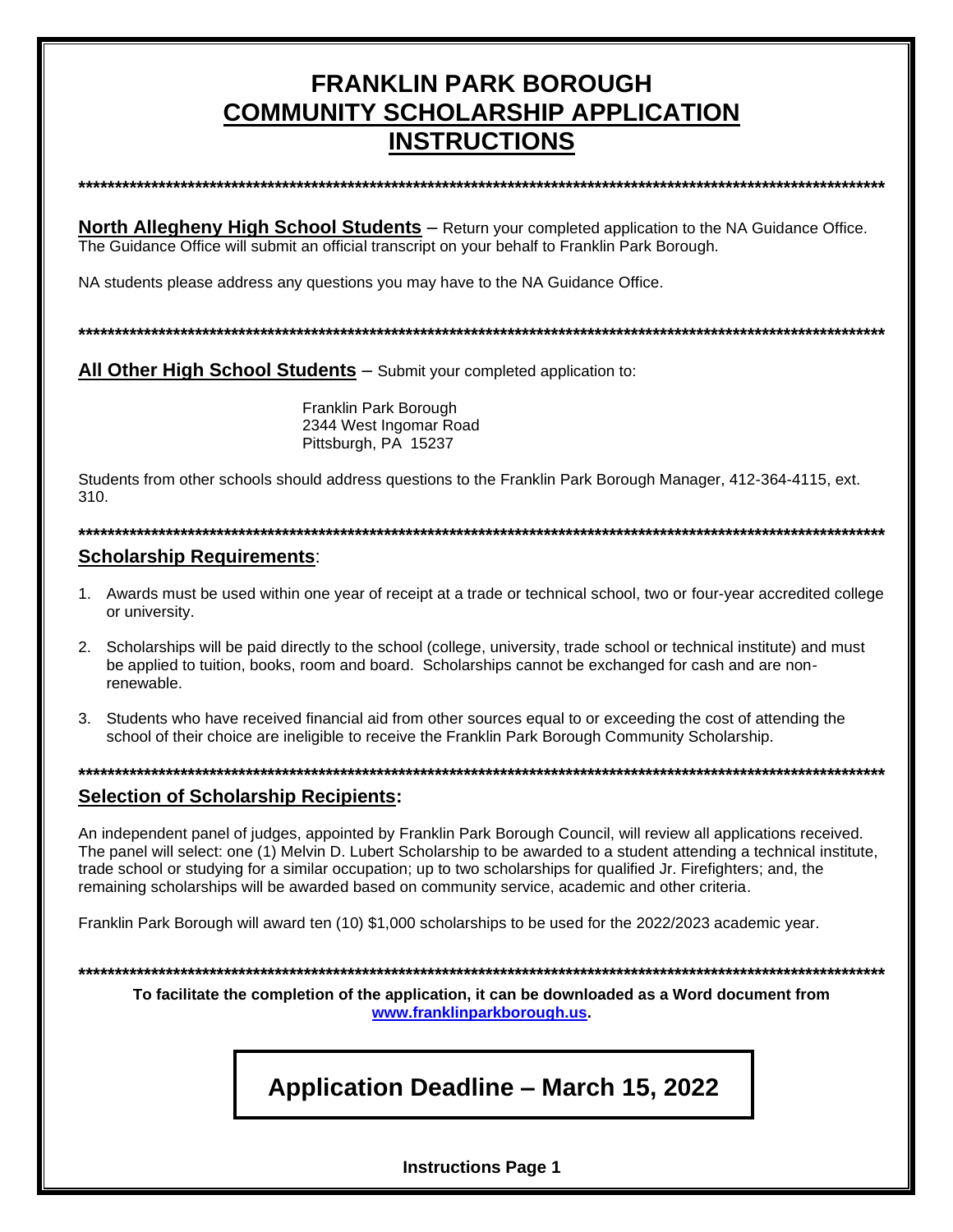**Scholarship Application: Summary of Community Service, Volunteer, Work and School Activities (Download the "Word" version of this form from the Franklin Park Borough website and type your information.)**

#### **(SAMPLE ONLY)**

|                    |                              | No. of Hours Worked,            | Awards, Leadership       |                   |                                 |
|--------------------|------------------------------|---------------------------------|--------------------------|-------------------|---------------------------------|
| <b>Position or</b> | <b>Length of Time Served</b> | Donated or                      | and/or Special Projects  | Name of           |                                 |
| <b>Activity</b>    | or Dates From/To             | <b>Participated in Activity</b> | <b>Undertaken</b>        | <b>Supervisor</b> | <b>Activity/Work Performed</b>  |
| <b>COMMUNITY</b>   |                              |                                 |                          |                   |                                 |
| <b>Boy Scout</b>   | 7 years, 4 months            | 12 hours per month              | Completed all Eagle      | Mr. Bill Rogers   | All scouting functions          |
|                    |                              |                                 | Scout requirements       |                   | Placed 150 Stormwater           |
|                    |                              |                                 |                          |                   | markers in ABC housing plan     |
| Habitat for        |                              |                                 |                          |                   |                                 |
| Humanity           | worked one-week in           | 120 hours                       | Supervised 2 volunteers  | Mr. Tom Jones     | Painted and fixed homes         |
|                    | each of the past 3 years     |                                 | during my last           |                   |                                 |
|                    |                              |                                 | work detail              |                   |                                 |
| <b>SCHOOL</b>      |                              |                                 |                          |                   |                                 |
| <b>School Band</b> |                              |                                 |                          |                   |                                 |
| Member             | $3.5 - years$                | 8 hours per month               | Received Musician of     | Mr. Sam Snow      | Played at all school activities |
|                    |                              |                                 | the Year Award and       |                   | Tutored younger band            |
|                    |                              |                                 | conducted a solo concert |                   | members                         |
| <b>WORK</b>        |                              |                                 |                          |                   |                                 |
| Worked for ABC     | one year, 8 months           | 20 hours per week               | Managed diner            | Mr. Roger Smith   | <b>Bused tables</b>             |
| Company            |                              |                                 | when Mr. Smith           |                   | cashier                         |
|                    |                              |                                 | was on vacation          |                   | cleaned restaurant              |
|                    |                              |                                 |                          |                   | cooked basic dishes             |
|                    |                              |                                 |                          |                   |                                 |

**Important Notes:**

**1. Applicants must provide detailed information to ensure that the evaluator will be able to discern the amount of time, energy and effort applied to the activity you've undertaken. If your responses lack clarity and specificity, you will not be given credit for the activity.**

**2. Applicant must list the activities, in which he/she has participated, into three categories: Community (Boy Scouts, borough, church, etc.), Work and School.**

**3. Pick one of the activities listed under Community or Work categories and submit a Reference Form (page 5 of the application) for that activity.**

**4. The applicant must limit the activities listed above to no more than five.**

**Instructions Page 2**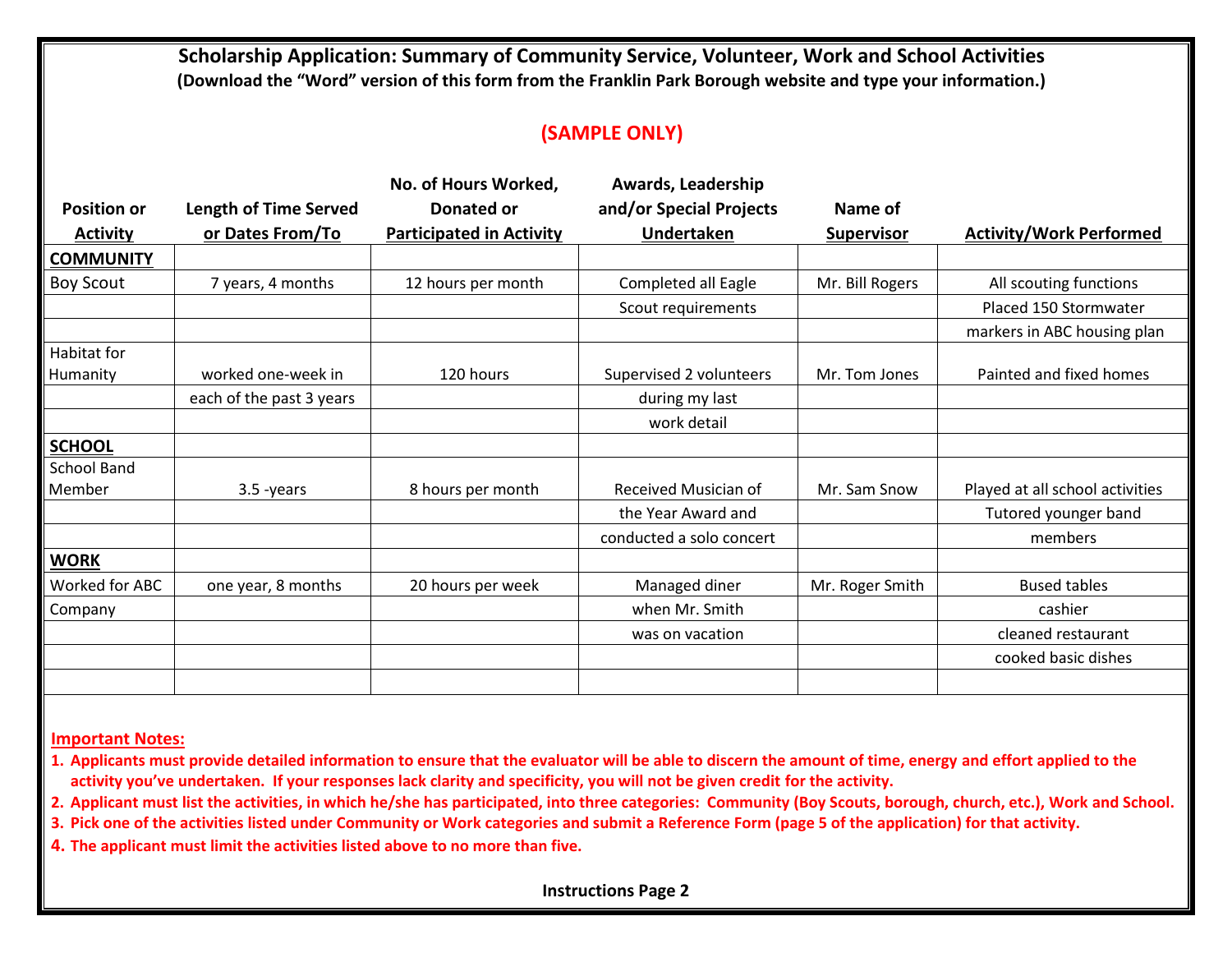## **FRANKLIN PARK BOROUGH COMMUNITY SCHOLARSHIP RATING CRITERIA**

Each applicant will be evaluated for his/her community service, volunteer activities and employment. An applicant's volunteer time or participation in community, church, Boy/Girl Scouts and other like organizations will be considered. Awards, leadership positions within a club or organization, any award, merit, community service credits, and similar factors will also be considered. An applicant's work

| <b>Instructions Page 3</b>                                                                                                                                                                                                        |      |
|-----------------------------------------------------------------------------------------------------------------------------------------------------------------------------------------------------------------------------------|------|
| <b>TOTAL</b>                                                                                                                                                                                                                      | 100% |
| <b>Overall Application Appearance</b><br>The evaluation committee will be looking for neatness, spelling, grammar and<br>punctuation.                                                                                             | 5%   |
| <b>Recommendation Letters</b><br>Applicants must submit a reference from the supervisor of his/her Community<br>Service, Volunteer or Work place.                                                                                 | 10%  |
| <b>Academic Record</b><br>The applicants' GPA and other academic achievements will be considered.                                                                                                                                 | 15%  |
| <b>School Activities and Awards</b><br>A student's membership and participation in school activities, clubs, and<br>academic organization, as well as any offices held or awards received will be<br>considered in this category. | 15%  |
| <b>Essays</b><br>Applicants must answer question #9 and must also select one of the three topics<br>under #10 and write an essay in response to each question. Each essay shall not<br>exceed 200 words.                          | 25%  |
| experience can either be paid or unpaid. Consideration will be given to the length<br>of time and the number of hours an applicant has participated in an activity,<br>volunteered or worked.                                     |      |

**Percentage Community Service, Volunteer and Work Experience** 30%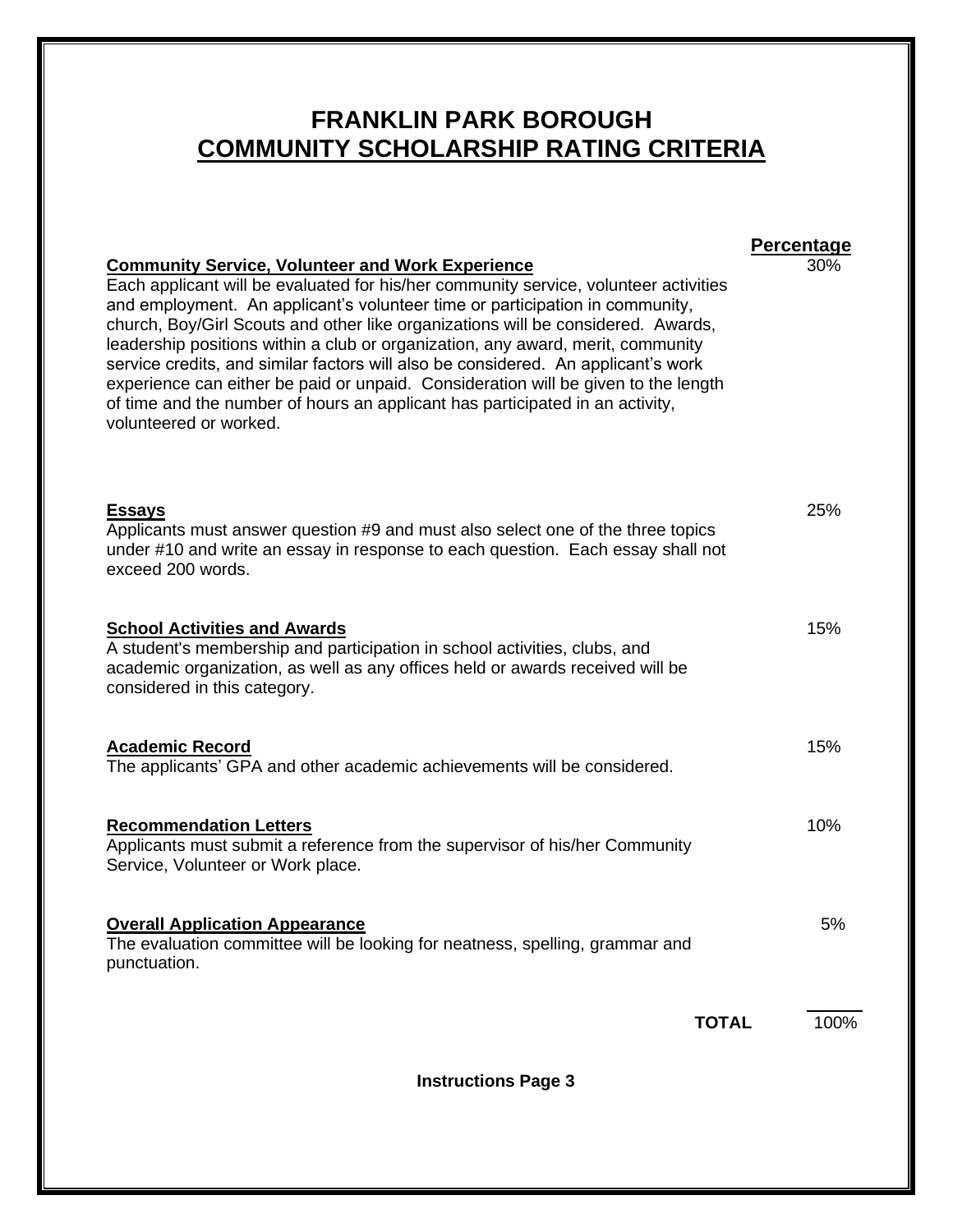### **2022 FRANKLIN PARK BOROUGH COMMUNITY SCHOLARSHIP APPLICATION FORM**

**Only Franklin Park Borough residents may apply for this Scholarship.** Application forms are available at the Franklin Park Borough Municipal Building, North Allegheny High School Guidance Office or online at [www.franklinparkborough.us](http://www.franklinparkborough.us/)

\_\_\_\_\_\_\_\_\_\_\_\_\_\_\_\_\_\_\_\_\_\_\_\_\_\_\_\_\_\_\_\_\_\_\_\_\_\_\_\_\_\_\_\_\_\_\_\_\_\_\_\_\_\_

**1. Full Name**: \_\_\_\_\_\_\_\_\_\_\_\_\_\_\_\_\_\_\_\_\_\_\_\_\_\_\_\_\_\_\_\_\_\_\_\_\_\_\_\_\_\_\_\_\_\_\_\_\_\_\_\_\_\_\_\_\_\_\_\_

- **2. Present Address**: \_\_\_\_\_\_\_\_\_\_\_\_\_\_\_\_\_\_\_\_\_\_\_\_\_\_\_\_\_\_\_\_\_\_\_\_\_\_\_\_\_\_\_\_\_\_\_\_\_\_\_\_\_\_
- **3. Home Telephone Number**: \_\_\_\_\_\_\_\_\_\_\_\_\_\_\_\_\_\_\_\_\_\_\_\_\_\_\_\_\_\_\_\_\_\_\_\_\_\_\_\_\_\_\_\_\_\_\_
- **4. Email Address**: \_\_\_\_\_\_\_\_\_\_\_\_\_\_\_\_\_\_\_\_\_\_\_\_\_\_\_\_\_\_\_\_\_\_\_\_\_\_\_\_\_\_\_\_\_\_\_\_\_\_\_\_\_\_\_\_
- **5. Parents/Guardians Names**: \_\_\_\_\_\_\_\_\_\_\_\_\_\_\_\_\_\_\_\_\_\_\_\_\_\_\_\_\_\_\_\_\_\_\_\_\_\_\_\_\_\_\_\_\_\_
- **6. Name of the higher education school (college, university, trade school or technical institute) at which you have been accepted and plan to pursue your education:** \_\_\_\_\_\_\_\_\_\_\_\_\_\_\_\_\_\_\_\_\_\_\_\_\_\_\_\_\_\_\_\_\_\_\_\_\_\_\_\_\_\_\_\_\_\_\_\_\_\_\_\_\_\_\_\_\_\_\_\_\_\_\_\_\_\_\_\_\_\_

**If you have not yet been accepted, please indicate your top three choices:** 

**7. Check here if the school you will be attending is a trade school/technical institute or if you hold a Jr. Firefighter position with the Franklin Park VFC:** \_\_\_\_\_\_\_\_

\_\_\_\_\_\_\_\_\_\_\_\_\_\_\_\_\_\_\_\_\_\_\_\_\_\_\_\_\_\_\_\_\_\_\_\_\_\_\_\_\_\_\_\_\_\_\_\_\_\_\_\_\_\_\_\_\_\_\_\_\_\_\_\_\_\_\_\_\_\_\_\_\_\_\_\_\_ \_\_\_\_\_\_\_\_\_\_\_\_\_\_\_\_\_\_\_\_\_\_\_\_\_\_\_\_\_\_\_\_\_\_\_\_\_\_\_\_\_\_\_\_\_\_\_\_\_\_\_\_\_\_\_\_\_\_\_\_\_\_\_\_\_\_\_\_\_\_\_\_\_\_\_\_\_ \_\_\_\_\_\_\_\_\_\_\_\_\_\_\_\_\_\_\_\_\_\_\_\_\_\_\_\_\_\_\_\_\_\_\_\_\_\_\_\_\_\_\_\_\_\_\_\_\_\_\_\_\_\_\_\_\_\_\_\_\_\_\_\_\_\_\_\_\_\_\_\_\_\_\_\_\_

- **8. Anticipated Major Field of Study**: \_\_\_\_\_\_\_\_\_\_\_\_\_\_\_\_\_\_\_\_\_\_\_\_\_\_\_\_\_\_\_\_\_\_\_\_\_\_\_\_\_\_
- **9. Answer the following question in essay form, do not exceed 200 words. Please use page 3 to respond to this question. Answers must be type written in the space provided.**

**Explain what you have done to make your community a better place in which to live.** Give examples of specific projects in which you have been involved over time. Consider any activities you have participated in for any of the following groups: Franklin Park Borough, North Allegheny School District, nonprofit or religious organizations, Boy/Girl Scouts, or any other group of which you are or have been a member.

**10. Answer any one (1) of the following three topics in essay form, do not exceed 200 words. Please use page 3 to respond to the question. Answers must be type written in the space provided.**

**Page 1**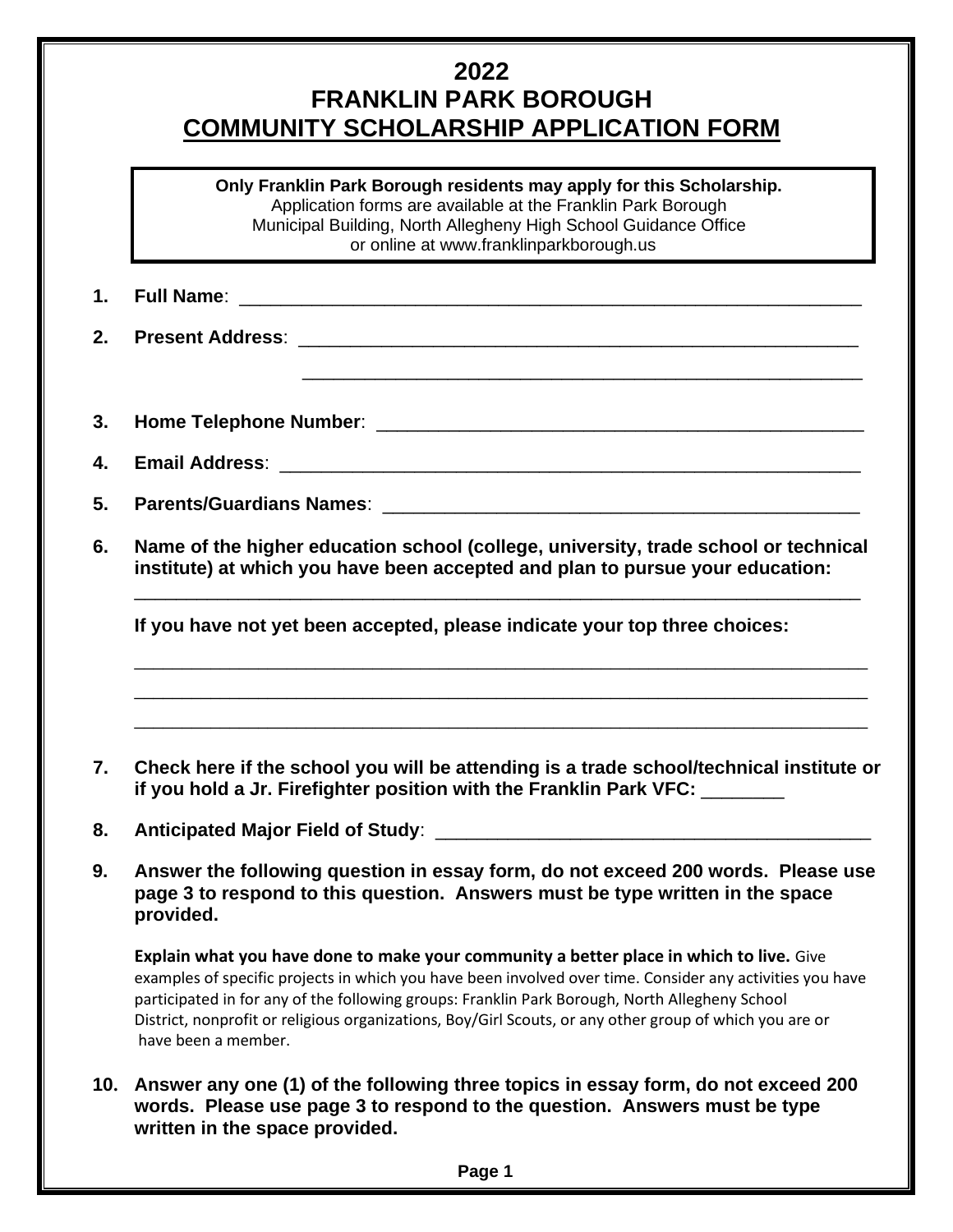| А. | Describe any of your special interests and how you have developed knowledge in these areas. Give<br>examples of your creativity: the ability to identify alternatives; take diverse perspectives; come up with<br>original or varied ideas; or willingness to try new things. |
|----|-------------------------------------------------------------------------------------------------------------------------------------------------------------------------------------------------------------------------------------------------------------------------------|
| В. | Describe a leadership experience in which you have significantly influenced others, helped resolve<br>disputes, or contributed to group's efforts over time. Consider school and out-of-school experiences.                                                                   |

- C. **Describe the most significant challenge you have faced and the steps you have taken to address this challenge.** Include anyone who provided help, the role that person played, and what you learned about yourself.
- **11. Applicants must complete the Summary of Community Service, Volunteer, Work, and School Activities Form, see page 4**. An example of a completed form is attached to the scholarship instructions.
- **12. Applicants must submit one reference, see page 5.**
- **13. Attach an official copy of your grade transcript from the Guidance Office.**

I certify that the information given in this application is true and accurate. I have read and understand the requirements for this scholarship.

Signature of Applicant: \_\_\_\_\_\_\_\_\_\_\_\_\_\_\_\_\_\_\_\_\_\_\_\_\_\_\_\_\_\_\_ Date: \_\_\_\_\_\_\_\_\_\_\_\_\_\_\_\_\_

Applications MUST be submitted no later than **March 15, 2022**. Prior to turning in your completed application, please utilize the checklist below to ensure you are submitting all required information. Incomplete applications will not be considered.

### **Application Check List**:

- \_\_\_\_\_\_\_\_\_\_\_ Complete two essay questions
- **EXALLET COMPLET AND SUMIT COMMUNITY COMMUNITY SERVICE, Volunteer, Work and** School Activities form on page 4
- Provide one (1) reference using page 5
- **EXECUTE:** Attach a copy of your Official Transcript from the Guidance Office
- **EXECOMPLET** Complete, sign and date application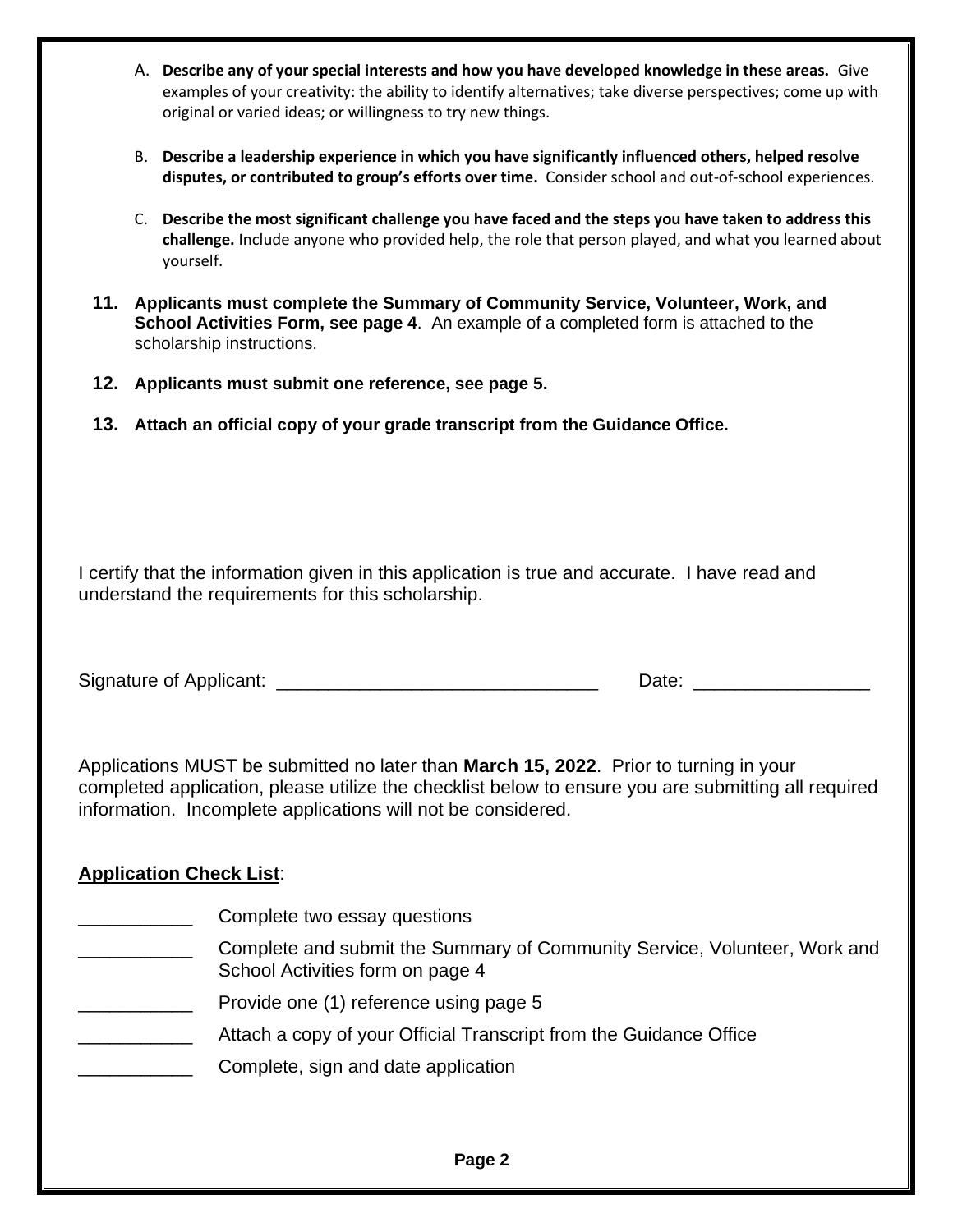**Type your answer to Question #9 in the box below. Your answer should not exceed 200 words.**

**Circle the essay topic which you are answering for Question #10: A B C Type your answer to Question #10 in the box below. Your answer should not exceed 200 words.**

### **For Borough Use Only:**

**Page 3**

\_\_\_\_\_\_\_\_\_\_\_\_\_\_\_\_\_\_\_\_\_\_\_\_\_\_\_\_\_\_\_\_\_\_\_\_\_\_\_\_\_\_\_\_\_\_\_\_\_\_\_\_\_\_\_\_\_\_\_\_\_\_\_\_\_\_\_\_\_\_\_

\_\_\_\_\_\_\_\_\_\_\_\_\_\_\_\_\_\_\_\_\_\_\_\_\_\_\_\_\_\_\_\_\_\_\_\_\_\_\_\_\_\_\_\_\_\_\_\_\_\_\_\_\_\_\_\_\_\_\_\_\_\_\_\_\_\_\_\_\_\_\_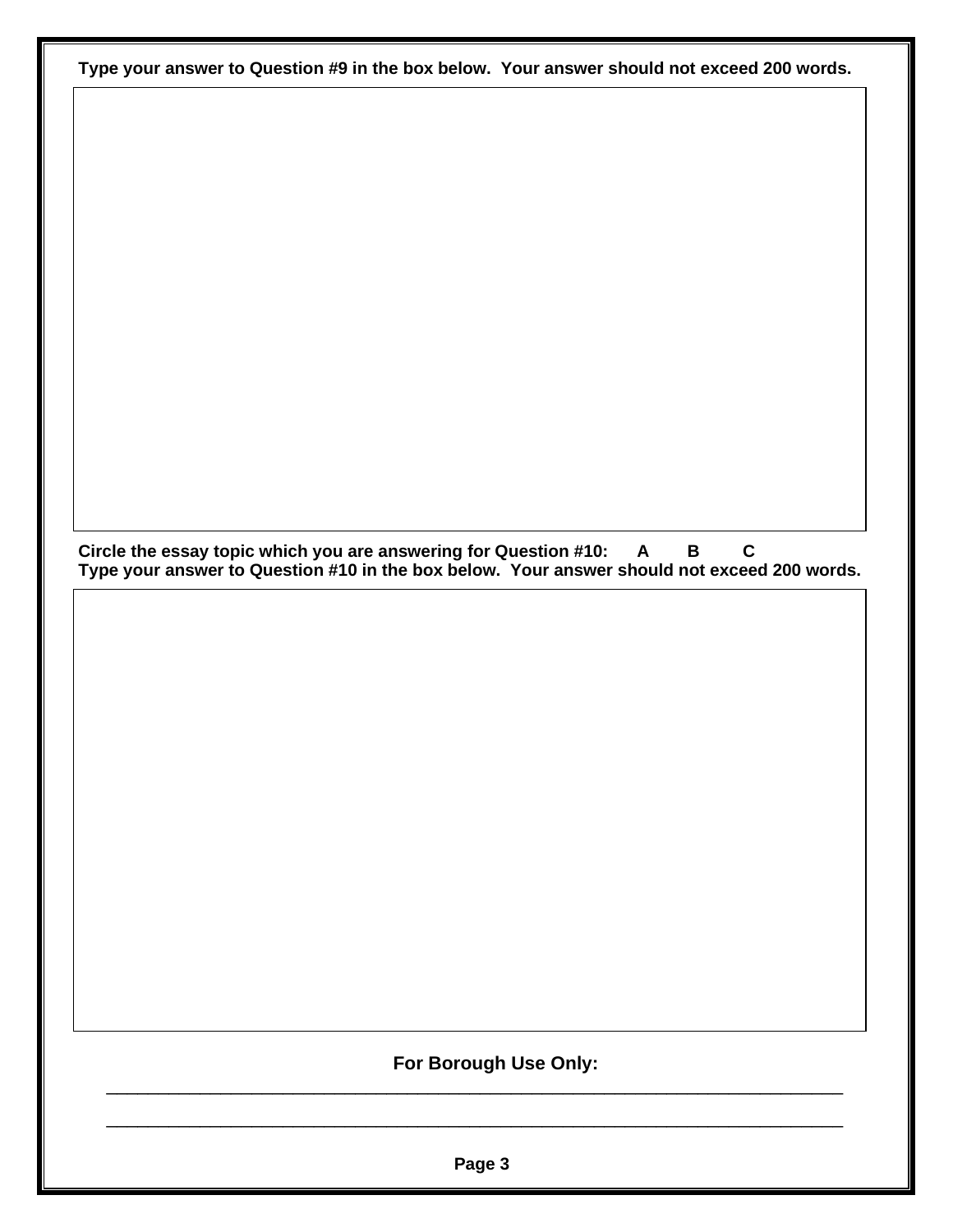| Scholarship Application: Summary of Community Service, Volunteer, Work and School Activities<br>(Download the "Word" version of this form from the Franklin Park Borough website and type your information.) |                                                                              |                                                                    |                              |                                |  |  |  |  |
|--------------------------------------------------------------------------------------------------------------------------------------------------------------------------------------------------------------|------------------------------------------------------------------------------|--------------------------------------------------------------------|------------------------------|--------------------------------|--|--|--|--|
| <b>Length of Time Served</b><br>or Dates From/To                                                                                                                                                             | No. of Hours Worked,<br><b>Donated or</b><br><b>Participated in Activity</b> | Awards, Leadership<br>and/or Special Projects<br><b>Undertaken</b> | Name of<br><b>Supervisor</b> | <b>Activity/Work Performed</b> |  |  |  |  |
|                                                                                                                                                                                                              |                                                                              |                                                                    |                              |                                |  |  |  |  |
|                                                                                                                                                                                                              |                                                                              |                                                                    |                              |                                |  |  |  |  |
|                                                                                                                                                                                                              |                                                                              |                                                                    |                              |                                |  |  |  |  |
|                                                                                                                                                                                                              |                                                                              |                                                                    |                              |                                |  |  |  |  |
|                                                                                                                                                                                                              |                                                                              |                                                                    |                              |                                |  |  |  |  |
|                                                                                                                                                                                                              |                                                                              |                                                                    |                              |                                |  |  |  |  |
|                                                                                                                                                                                                              |                                                                              |                                                                    |                              |                                |  |  |  |  |
|                                                                                                                                                                                                              |                                                                              |                                                                    |                              |                                |  |  |  |  |
|                                                                                                                                                                                                              |                                                                              |                                                                    |                              |                                |  |  |  |  |
|                                                                                                                                                                                                              |                                                                              |                                                                    |                              |                                |  |  |  |  |
|                                                                                                                                                                                                              |                                                                              |                                                                    |                              |                                |  |  |  |  |
|                                                                                                                                                                                                              |                                                                              |                                                                    |                              |                                |  |  |  |  |
|                                                                                                                                                                                                              |                                                                              |                                                                    |                              |                                |  |  |  |  |
|                                                                                                                                                                                                              |                                                                              |                                                                    |                              |                                |  |  |  |  |
|                                                                                                                                                                                                              |                                                                              |                                                                    |                              |                                |  |  |  |  |
|                                                                                                                                                                                                              |                                                                              |                                                                    |                              |                                |  |  |  |  |
|                                                                                                                                                                                                              |                                                                              |                                                                    |                              |                                |  |  |  |  |
|                                                                                                                                                                                                              |                                                                              |                                                                    |                              |                                |  |  |  |  |
|                                                                                                                                                                                                              |                                                                              |                                                                    |                              |                                |  |  |  |  |
|                                                                                                                                                                                                              |                                                                              |                                                                    |                              |                                |  |  |  |  |
|                                                                                                                                                                                                              |                                                                              |                                                                    |                              |                                |  |  |  |  |
|                                                                                                                                                                                                              |                                                                              |                                                                    |                              |                                |  |  |  |  |

**Important Notes:**

**1. Applicants must provide detailed information to ensure that the evaluator will be able to discern the amount of time, energy and effort applied to the activity you've undertaken. If your responses lack clarity and specificity, you will not be given credit for the activity.**

**2. Applicant must list the activities, in which he/she has participated, into three categories: Community (Boy Scouts, borough, church, etc.), Work and School.**

**3. Pick one of the activities listed under Community or Work categories and submit a Reference Form (page 5 of the application) for that activity.**

**4. The applicant must limit the activities listed above to no more than five.**